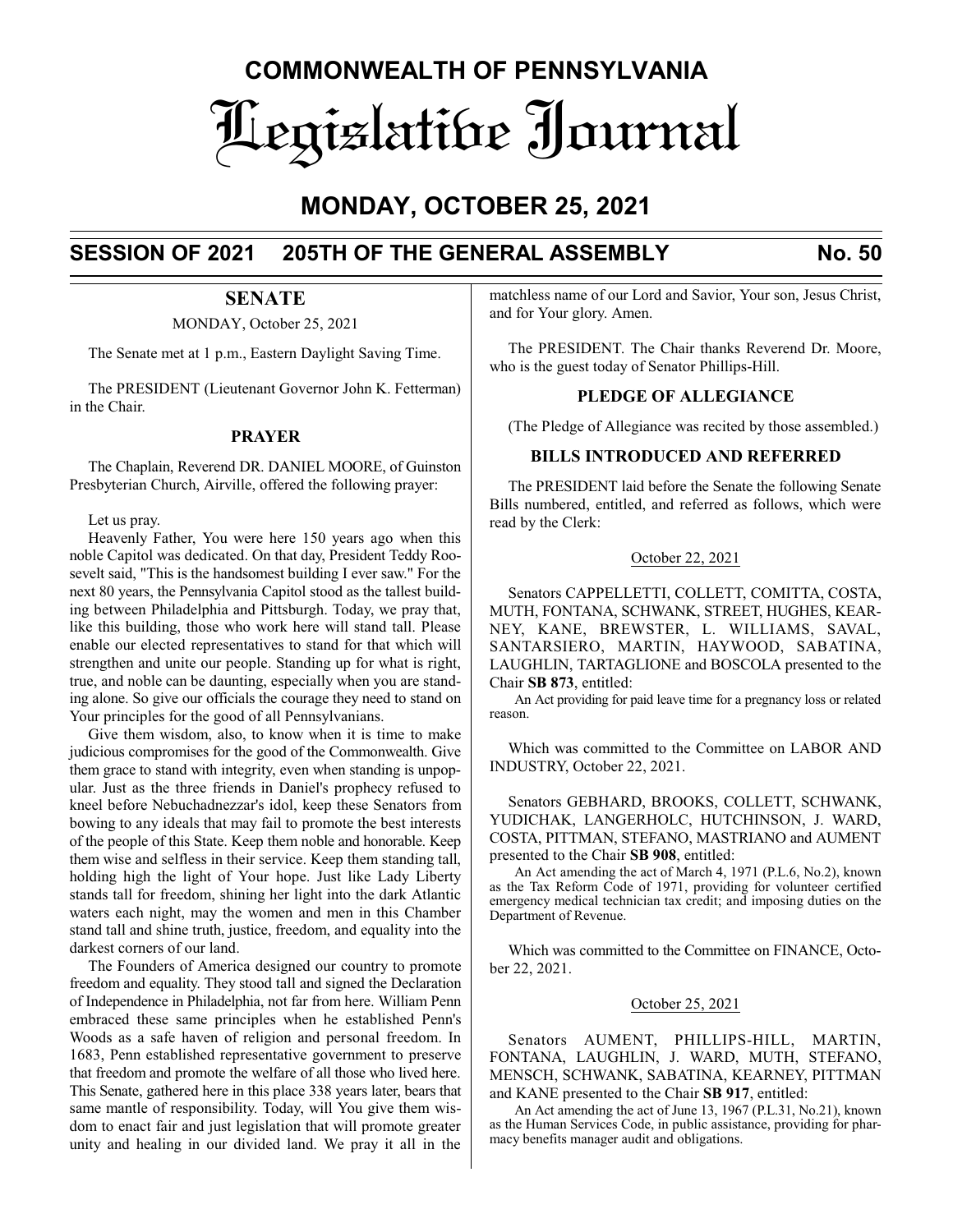Which was committed to the Committee on HEALTH AND HUMAN SERVICES, October 25, 2021.

Senator LANGERHOLC presented to the Chair **SB 922**, entitled:

An Act designating a bridge, identified as Bridge Key 45531, carrying Pennsylvania Route 879 over the West Branch Susquehanna River, Lawrence Township, Clearfield County, as the Gerald "Jerry" Confer Memorial Bridge.

Which was committed to the Committee on TRANSPORTA-TION, October 25, 2021.

#### **RESOLUTIONS INTRODUCED AND REFERRED**

The PRESIDENT laid before the Senate the following Senate Resolutions numbered, entitled, and referred as follows, which were read by the Clerk:

#### October 25, 2021

Senators MASTRIANO, ROBINSON, STREET, PHILLIPS-HILL, ARGALL, BROWNE, BROOKS, LAUGHLIN, VOGEL, MENSCH, FONTANA, SCAVELLO, MUTH, SCHWANK, PITTMAN, J. WARD, HUTCHINSON and STEFANO presented to the Chair **SR 198**, entitled:

A Resolution designating the month of October 2021 as "Pennsylvania Afghanistan War Veterans Month" in Pennsylvania.

Which was committed to the Committee on RULES AND EXECUTIVE NOMINATIONS, October 25, 2021.

Senators PHILLIPS-HILL, BREWSTER, DUSH, FONTANA, BARTOLOTTA, LANGERHOLC, ARGALL, ROBINSON, MARTIN, COSTA, MENSCH, J. WARD, STEFANO, MASTRIANO, PITTMAN, SCHWANK and SCAVELLO presented to the Chair **SR 199**, entitled:

A Resolution recognizing October 1, 2021, as "Manufacturing Day" in Pennsylvania.

Which was committed to the Committee on RULES AND EXECUTIVE NOMINATIONS, October 25, 2021.

#### **HOUSE MESSAGE**

#### **HOUSE BILL FOR CONCURRENCE**

The Clerk of the House of Representatives presented to the Senate the following bill for concurrence, which was referred to the committee indicated:

#### October 25, 2021

**HB 1893** -- Committee on Health and Human Services.

#### **LEGISLATIVE LEAVES**

The PRESIDENT. The Chair recognizes the gentlewoman from Westmoreland, Senator Kim Ward.

Senator K. WARD. Mr. President, I request a temporary Capitol leave for Senator Baker, and a legislative leave for Senator Tomlinson.

The PRESIDENT. The Chair recognizes the gentleman from Allegheny, Senator Costa.

Senator COSTA. Mr. President, I request a legislative leave for Senator Collett.

The PRESIDENT. Senator Kim Ward requests a temporary Capitol leave for Senator Baker, and a legislative leave for Senator Tomlinson.

Senator Costa requests a legislative leave for Senator Collett. Without objection, the leaves will be granted.

#### **LEAVES OF ABSENCE**

Senator K. WARD asked and obtained leaves of absence for Senator DUSH and Senator HUTCHINSON, for today's Session, for personal reasons.

#### **SENATE CONCURRENT RESOLUTION**

#### **WEEKLY RECESS**

Senator K. WARD offered the following resolution, which was read as follows:

In the Senate, October 25, 2021

RESOLVED, (the House of Representatives concurring), Pursuant to Article II, Section 14 of the Pennsylvania Constitution, that when the Senate recesses this week, it reconvene the week of Monday, November 8, 2021, unless sooner recalled by the President pro tempore; and be it further

RESOLVED, Pursuant to Article II, Section 14 of the Pennsylvania Constitution, that when the House of Representatives recesses this week, it reconvene the week of Monday, November 8, 2021, unless sooner recalled by the Speaker of the House of Representatives.

On the question,

Will the Senate adopt the resolution?

The yeas and nays were required by Senator K. WARD and were as follows, viz:

#### YEA-48

| Argall            | Costa      | Martin        | Schwank              |
|-------------------|------------|---------------|----------------------|
| Aument            | DiSanto    | Mastriano     | Stefano              |
| <b>Baker</b>      | Flynn      | Mensch        | <b>Street</b>        |
| <b>Bartolotta</b> | Fontana    | Muth          | Tartaglione          |
| Boscola           | Gebhard    | Phillips-Hill | Tomlinson            |
| <b>Brewster</b>   | Gordner    | Pittman       | Vogel                |
| <b>Brooks</b>     | Haywood    | Regan         | Ward, Judy           |
| <b>Browne</b>     | Hughes     | Robinson      | Ward, Kim            |
| Cappelletti       | Kane       | Sabatina      | Williams, Anthony H. |
| Collett           | Kearney    | Santarsiero   | Williams, Lindsey    |
| Comitta           | Langerholc | Saval         | Yaw                  |
| Corman            | Laughlin   | Scavello      | Yudichak             |

NAY-0

A majority of the Senators having voted "aye," the question was determined in the affirmative.

Ordered, That the Secretary of the Senate present the same to the House of Representatives for concurrence.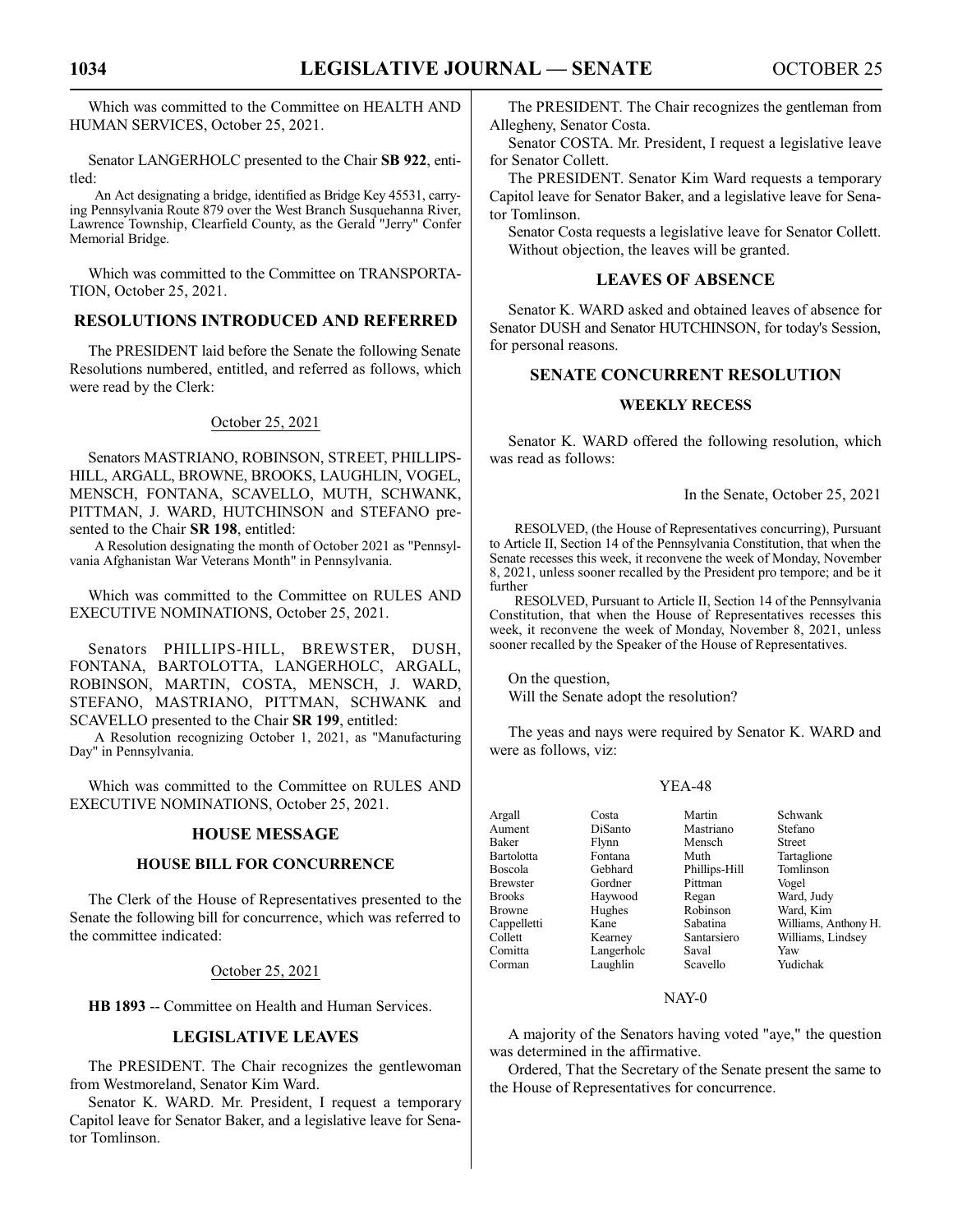#### **LEGISLATIVE LEAVE CANCELLED**

The PRESIDENT. Senator Baker has returned, and her temporary Capitol leave is cancelled.

#### **GUESTS OF SENATOR RYAN P. AUMENT AND SENATOR JOHN T. YUDICHAK PRESENTED TO THE SENATE**

The PRESIDENT. The Chair recognizes the gentleman from Lancaster, Senator Aument.

Senator AUMENT. Mr. President, this afternoon it is my pleasure to introduce a real son of Pennsylvania and a legendary figure in the United States Army family, Sergeant Major of the Army Daniel A. Dailey, retired. I had the privilege of serving with Sergeant Major of the Army Dailey nearly 20 years ago-- 2001 through 2003--and I have shared with many over the years that he was the finest leader who I had the privilege of serving with. He was a real mentor to me--teaching me about preparation, the pursuit of excellence in even the small things, and the importance of always taking care of our fighting men and women.

I remember the first Christmas after 2001: many of our soldiers could not go home, return to their homes, due to rapid deployment status. I spent that Christmas with Sergeant Major of the Army Dailey and his wife Holly, who is here, and spending a portion of our day, Christmas Day, visiting with soldiers who were in the barracks. Sergeant Major of the Army Dailey, U.S. Army retired, currently serves as vice president of the Noncommissioned Officer and Soldier Programs for the Association of the United States Army.

He is a native of Palmerton, Pennsylvania, and enlisted in the United States Army in 1989. He attended basic training and advanced individual training at Fort Benning, Georgia. During his 30-year career, Dailey held every enlisted leadership position in the mechanized infantry, ranging from Bradley Fighting Vehicle commander to Command Sergeant Major. He served in the 1st, 2nd, 3rd, and 4th U.S. Army Infantry Divisions, stateside and overseas.

In addition to four tours in support of Operations Iraqi Freedom and New Dawn, Sergeant Major of the Army Dailey deployed in support of Operations Desert Storm and Desert Shield. He earned the Bronze Star with Valor for his leadership during the 4th Infantry Division's 2-month battle for Sadr City in 2008.

Sergeant Major of the Army Dailey holds a bachelor of science from Excelsior College and graduated summa cum laude. Dailey's awards include: *(Reading)*

The Distinguished Service Medal; Legion of Merit (2nd award), Bronze Star Medal with Valor, Bronze Star Medal (4th award), Meritorious Service Medal (2nd award), Army Commendation Medal (7th award), Army Achievement Medal (10th award), Good Conduct Medal (8th award), National Defense Service Medal (2nd award), South West Asia Service Medal (two bronze service stars), Iraq Campaign Medal (one silver and two bronze service stars), Global War on Terrorism Expeditionary Medal, Global War on Terrorism Service Medal, Korea Defense Service Medal, NCO Professional Development Ribbon (4th award), Army Service Ribbon, Overseas Service Ribbon (6th award), Kuwait Liberation Medal (Kuwait), Kuwait Liberation Medal (Saudi Arabia), Ranger Tab, Expert Infantryman's Badge, Combat Infantryman's Badge, The Order of Saint Maurice (Centurion), and a member of the Distinguished Audie Murphy Club.

Sergeant Major of the Army Dailey is here with his wife, Holly. We are thrilled to have Holly here, and she currently serves as the director of family readiness with the Association of the United States Army. They have one son, Dakota, who is a graduate of Penn State.

I am pleased to have a few other soldiers who I had the privilege--and a few of them I have not seen since I was in Iraq in 2003--Karl Pfuetze, Alex Williams, and Joe Kashnow. The four of us served together with the 4th Infantry Division, 1st Battalion, 8th Infantry Fighting Eagles, during the first year of combat in Operation Iraqi Freedom from 2003 to 2004. Karl Pfuetze and Alex Williams both recently retired from the United States Army and now work in government as civilians, and Joe Kashnow, who is with us here, was medically retired from wounds sustained that same deployment and now works as a professional comedian.

Mr. President, I know Senator Yudichak has a few comments to make as well, but I appreciate the Senate welcoming my guests this afternoon.

The PRESIDENT. The Chair recognizes the gentleman from Luzerne, Senator Yudichak.

Senator YUDICHAK. Mr. President, thank you, Senator Aument. It is indeed an honor to welcome Sergeant of the U.S. Army Dan Dailey and his wife, Holly, here in this august Chamber--this Chamber, this Capitol, this government, on which we all rest.

The ideals of this democracy--the ideals that we cherish, that we spread around the world--are all built on your shoulders and the soldiers who you stood in arms with, like Senator Aument, throughout the world. I want to say thank you. I want to say, from the bottom of my heart--as someone who has the great privilege to represent the 23 communities in Carbon County--there have been many distinguished citizens who come out of Carbon County, very few as distinguished as your career service in the United States Army. Folks of Carbon County, particularly of your hometown in Palmerton and your high school, Palmerton High School, we are so proud of you today. We are happy on behalf of the Commonwealth of Pennsylvania, the Governor of Pennsylvania, and the very distinguished Members of the State Senate. Thank you for your service and God bless you. Thank you.

The PRESIDENT. The Chair invites Sergeant Major of the Army Dailey to the rostrum.

Sergeant Major DAILEY. Mr. President, honorable Members of the Pennsylvania State Assembly, it is an honor and a privilege to be afforded the opportunity to stand before you today.

I would like to begin by recognizing the Honorable Ryan Aument, serving the people of the 36th Senatorial District of the Commonwealth. I have had the distinct privilege of serving with, and for, Senator Aument during both peacetime and war. I can assure you, there is no finer gentleman than Senator Aument to represent the interests of the great citizens of northern Lancaster County. Sir, thank you. Thank you for your incredible service and sacrifice as both a soldier and representative of the people. I would be remiss if I failed to mention the tireless efforts of my local representatives: the Honorable Doyle Heffley, serving the people of Pennsylvania State House District 122, and the Honorable John T. Yudichak--who just spoke so eloquently for me, thank you, sir--serving the people of the 14th Senatorial District of the Commonwealth. I applaud the work you do along with the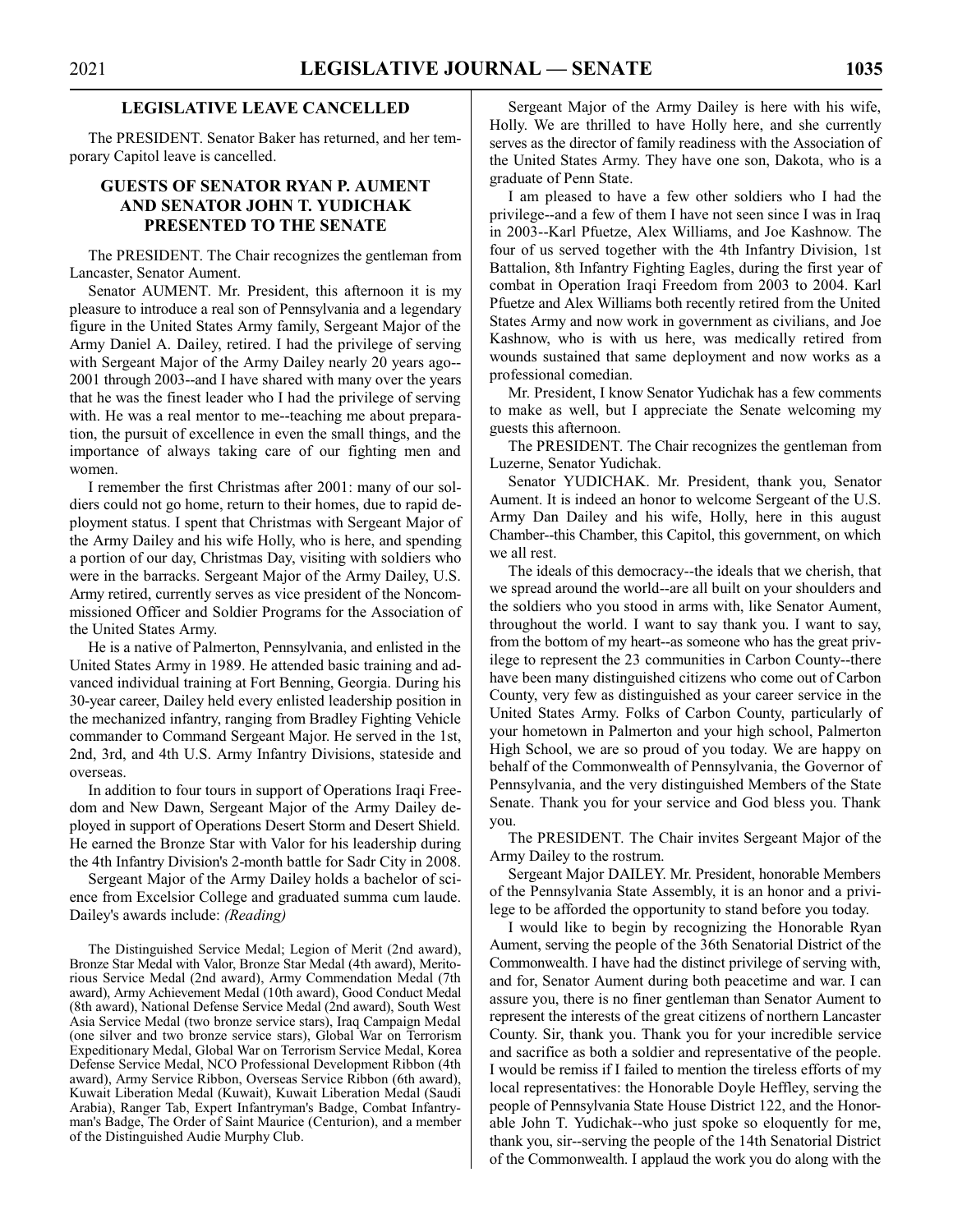General Assembly of representing the people of our district and the entire State of Pennsylvania.

As the Honorable Ryan Aument mentioned, I had the honor to serve our great nation for 30 years, wearing the fabric of a soldier, culminating my career as the 15th Sergeant Major of the United States Army. There was no greater honor for me than having the privilege to serve as the senior enlisted representative for over 1.2 million soldiers. The opportunity was, and forever will be, the highlight of my life. In complete honesty, I was extremely fortunate. I was blessed. I would have been content with the title of just a soldier. I was born and raised in Palmerton, Pennsylvania, by a working-class mother and father who could not provide us much by the way of luxury. They did, however, do what they could, which included ingraining myself, along with my three brothers, the value of hard work, moral compass, and most importantly, service to our fellow man. In truth, as a young man growing up, the opportunities for employment that were afforded the generations that preceded me in my mind were quickly faded. I recall as a young man that I thought I needed to do something different with my life. I was confident that that meant leaving the place that seemed to lack opportunity for me. While still in high school, as you heard, I enlisted in the Army. Still a child, I aspired to make my father proud, serve my country, return home, take advantage of my GI benefits, attend one of Pennsylvania's fine institutions of higher education, and do what most young Pennsylvanians do, move away and build my life. With every life journey things change. I quickly fell in love with being a soldier and, soon after, found the love of my life, where else but back in my hometown of Palmerton, Pennsylvania. It must have been the right place as it turned out. My wife, Holly, and I have proudly celebrated our 28th anniversary this month. Thank you.

Together we shared the joys of traveling the world, the pride of serving the people, the hardships of war, the sorrows of comforting the families of soldiers I failed to bring home. Our life in the military was a good one. Some tough days, yes, but not one was bad, not a single one. However, there is a time when every soldier must come home, and after traveling the world and being stationed all across the country, it was clear that there was no better place for us than from where we came. As a young man, I believed I needed to fight my way out of Palmerton, Pennsylvania, in Carbon County, and as I matured, I realized I was just fighting to get back. So what does this have to do with all of you? It is simple; it is a message: the work you do is what makes soldiers like me want to come home. I, along with almost 1 million veterans residing in Pennsylvania, which is the fourth-largest veteran population State in the country, are thankful. Thankful for the work done by this assembly and those in the past who recognize the service and the sacrifices of those who chose to serve our nation in uniform. Thank you. Thank you for making Pennsylvania a place we can call home. I would like to publicly thank those who chose to serve our great nation, many in this Chamber and in the House as well, especially those who paid the ultimate sacrifice, all of which was done so that we could be afforded a little bit better chance at life than those who came before us. Thank you, God bless you, God bless the Commonwealth of Pennsylvania, and God bless America. Soldier for life.

The PRESIDENT. Would the guests of Senator Aument and Senator Yudichak please rise to be welcomed by the Senate.

(Applause.)

#### **LEGISLATIVE LEAVE CANCELLED**

The PRESIDENT. Senator Collett has returned, and her legislative leave is cancelled.

#### **GUESTS OF SENATOR WAYNE LANGERHOLC PRESENTED TO THE SENATE**

The PRESIDENT. The Chair recognizes the gentleman from Cambria, Senator Langerholc.

Senator LANGERHOLC. Mr. President, I rise today to introduce three impressive young men from Cambria County who competed in the national wrestling championships in Wisconsin this summer: Tommy Verrette, Keegan Bassett, and Bo Bassett who are seated on the floor here today.

The first young man I want to recognize is Tommy Verrette. Tommy competed in the Greco-Roman and freestyle competitions where he placed second in freestyle and won the national championship in Greco-Roman. Tommy competed in the 14-andyounger division at the 110-pound weight class, where he won all four of his bouts to be named national champion. Keegan Bassett wrestled in the Greco-Roman and freestyle competitions as well, claiming both national championships. Keegan wrestled in the 12-and-younger division and truly dominated his competition as displayed by his impressive 16 to 3 victory in the freestyle championship bout. The last wrestler, Bo Bassett, needs no introduction in this Chamber. We recognized Bo on the floor before, in June of 2019, after he won five consecutive State titles. Two years ago, I said Bo had placed himself in an elite class of wrestlers. Well, after his recent accomplishments this summer, he might have just created his own elite class. This summer, Bo captured national titles in both Greco-Roman and freestyle competitions. Bo went undefeated in both tournaments, and his victories qualified him to represent the United States in the 2021 Cadet World Championships in Budapest, Hungary. Bo competed in freestyle where he earned two pins and a technical fall to qualify for the finals in Budapest. No opponents went the distance with Bo as he went undefeated and was crowned world champion, receiving a gold medal and also realizing one of his dreams where he was able to carry the American flag around the mat in victory. Bo is believed to be one of the youngest Cadet world champions in U.S. history, as well as being the first world champion in any sport from Cambria County.

I congratulate Tommy, Keegan, and Bo for their personal and athletic successes and wish them well in future events. They have all made their school, friends, family, teammates, coaches, and this Senator very proud. Tommy is joined in the gallery by his parents, Stephanie and Thomas Verrette, and Keegan and Bo are joined in the gallery by their parents, Karissa and Bill Bassett. Again, Mr. President, I would ask for our traditional warm Senate welcome congratulating these fine young men.

The PRESIDENT. Would the guests of Senator Langerholc please rise to be welcomed by the Senate.

(Applause.)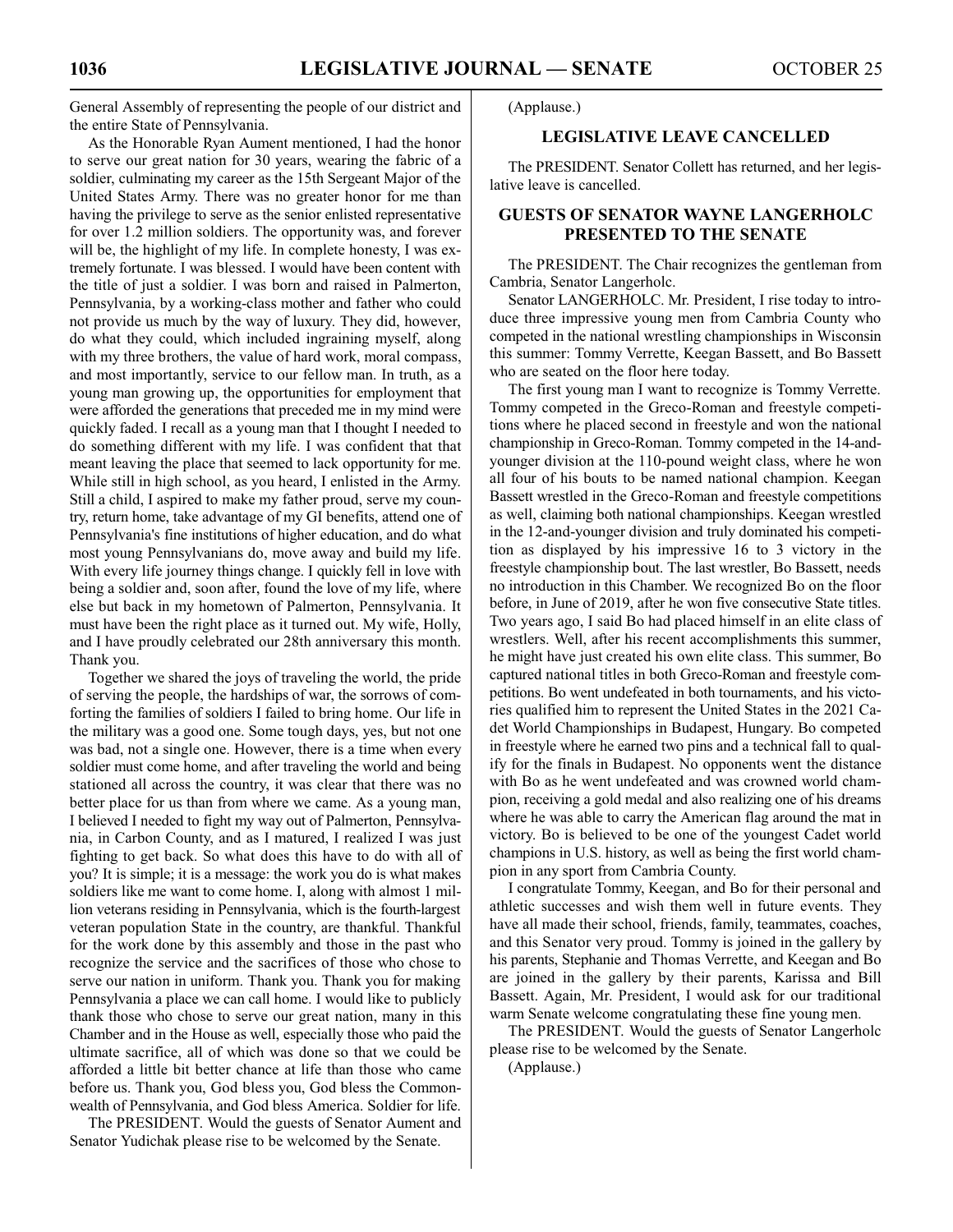#### **GUESTS OF SENATOR KRISTIN PHILLIPS-HILL PRESENTED TO THE SENATE**

The PRESIDENT. The Chair recognizes the gentlewoman from York, Senator Phillips-Hill.

Senator PHILLIPS-HILL. Mr. President, I rise today to introduce our guest Chaplain, Pastor Daniel Moore of Guinston Presbyterian Church, located in Airville. Having been organized in 1754, Guinston Presbyterian has been recognized as one of York County's oldest houses of worship. One of their many beliefs is being community oriented, and Guinston Presbyterian Church serves their community by hosting blood drives and yard sales where proceeds go to different local, national, and global missions. Pastor Moore also gets the youth involved in giving back to their community as well. The youth ministry recently started a service project to revitalize the garden in front of the church. Joining Pastor Moore today are his daughters, Tasmin, Marilla, and Cora; and their friend, Avery. Would my colleagues please join me in giving Pastor Moore and his family and friend a warm Senate welcome.

The PRESIDENT. Would the guests of Senator Phillips-Hill please rise to be welcomed by the Senate.

(Applause.)

#### **GUEST OF SENATOR SHARIF T. STREET PRESENTED TO THE SENATE**

The PRESIDENT. The Chair recognizes the gentleman from Philadelphia, Senator Street.

Senator STREET. Mr. President, I rise along with several of my colleagues--Senator Anthony Williams, Senator Tartaglione, and Senator Saval--as we jointly host the honorable Franny DiCicco, also known to many as Franny Price, who is retiring as the executive director of Philly Pride. I cannot think of a more appropriate person to have here with us today as October is LGBTQ Pride Month. I thank Ms. Franny DiCicco for all of her work in the community; she has organized so many events over the years. There is a list of them that could go on for quite a while. But, when I think of Franny, I think of a person who has stood up against adversity, both externally and internally. A person who has worked to make a marginalized community more included and has worked within that community to make sure that all of the diversity of the LGBTQ+ community has been fully expressed. A person who has organized hundreds of thousands of people for events that have greatly enriched the economic vitality of the city of Philadelphia and areas throughout southeastern Pennsylvania. A person who has done things as diverse as helping to recruit people to the John Anderson Home, a senior citizens development; organized and is a founder of a night-watch program to help keep people safe in the community; and organized a science march for Kensington High School, a neighborhood that people often forget. She has been active both in Philadelphia and Delaware Counties, and she has been a pillar of the community for as long as I can remember. So, today, we are pleased and proud to honor her and to welcome her as a guest of ours in the Senate. It is with great pride and gratitude that we welcome Ms. Franny DiCicco to the Senate, thank her for all of her years of service, and wish her great prosperity in her endeavors to come. Thank you. Will Members please rise to welcome Ms. Franny DiCicco.

The PRESIDENT. Would the guest of Senator Street please rise to be welcomed by the Senate.

(Applause.)

#### **GUEST OF SENATOR JUDY SCHWANK PRESENTED TO THE SENATE**

The PRESIDENT. The Chair recognizes the gentlewoman from Berks, Senator Schwank.

Senator SCHWANK. Mr. President, I am here today to introduce one of the interns in my office, a young high school student, senior Amelia Fortunato. Amelia, who goes by the nickname Ames, is a senior at Wilson High School where she is editor-inchief of the school newspaper and part of the writing club. In fact, I learned this morning that she not only loves to read and write, she is actually working on writing her own fantasy novel and has completed more than 1,000 pages. Ames is passionate about politics and social justice, specifically LGBTQ+ rights, women's equality, stricter gun laws, and racial equity. She is very quiet when she is in the office but, boy, she is passionate about the things that she cares about, and she is extremely helpful to everyone. After high school, Ames plans on attending college with a major in English and hopes to make the world a better place with her writing. Would you please join me in welcoming Amelia to our Chamber today. Thank you.

The PRESIDENT. Would the guest of Senator Schwank please rise to be welcomed by the Senate.

(Applause.)

#### **RECESS**

The PRESIDENT. The Chair recognizes the gentlewoman from Westmoreland, Senator Kim Ward.

Senator K. WARD. Mr. President, I request a recess of the Senate for purposes of off-the-floor meetings of the Committee on Rules and Executive Nominations, followed by the Committee on Finance, followed by a Republican caucus to be held in the Majority Caucus Room and via Zoom.

The PRESIDENT. The Chair recognizes the gentleman from Allegheny, Senator Costa.

Senator COSTA. Mr. President, Senate Democrats will meet in the rear of the Chamber for a caucus immediately following those meetings.

The PRESIDENT. For purposes of off-the-floor meetings of the Committee on Rules and Executive Nominations, followed by the Committee on Finance, followed by Republican and Democratic caucuses to be held in their respective caucus rooms and via Zoom, without objection, the Senate stands in recess.

#### **AFTER RECESS**

The PRESIDENT. The time of recess having expired, the Senate will come to order.

#### **LEGISLATIVE LEAVES**

The PRESIDENT. The Chair recognizes the gentlewoman from Westmoreland, Senator Kim Ward.

Senator K. WARD. Mr. President, I request temporary Capitol leaves for Senator Regan and Senator Pittman.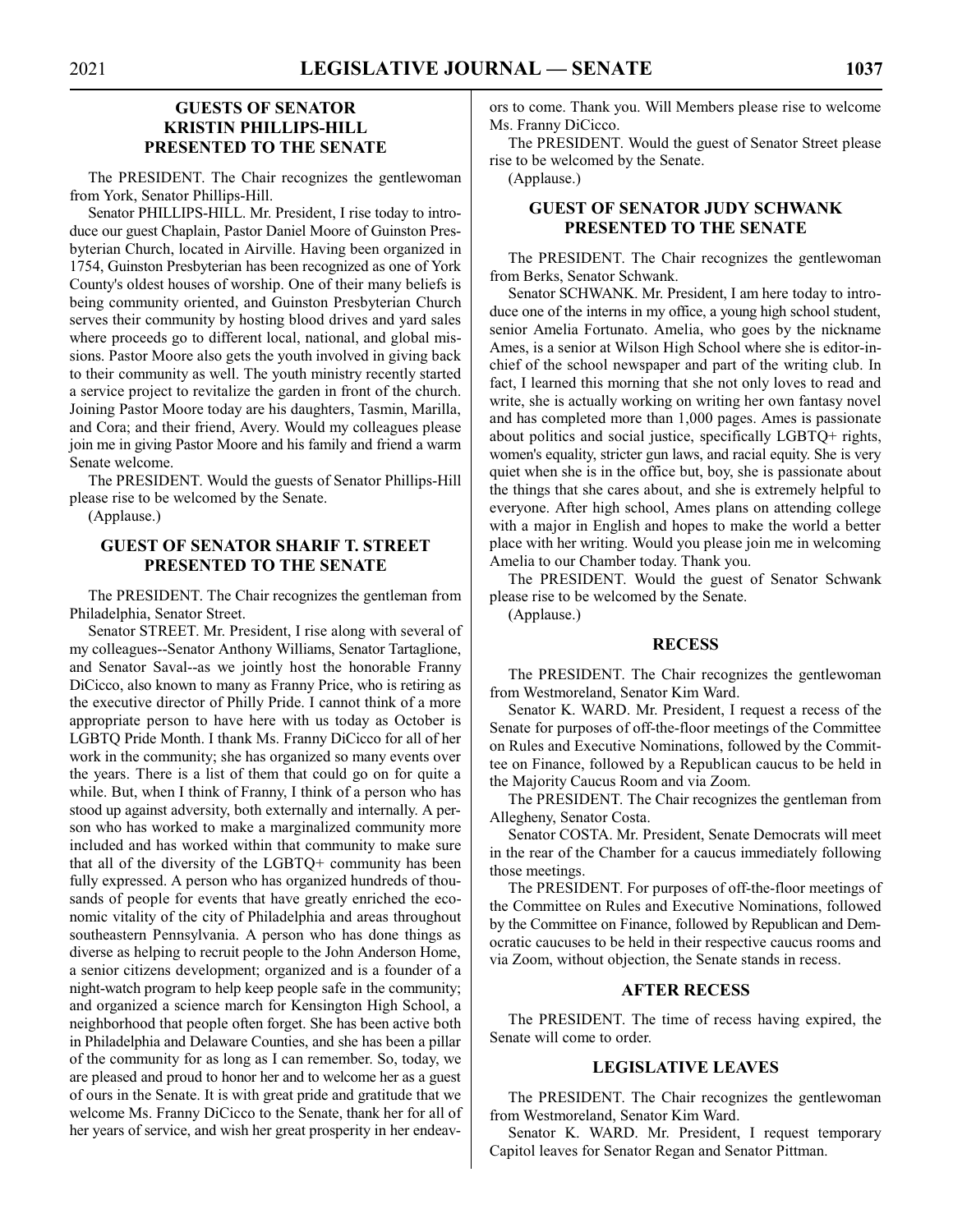The PRESIDENT. The Chair recognizes the gentleman from Allegheny, Senator Costa.

Senator COSTA. Mr. President, I request a temporary Capitol leave for Senator Schwank.

The PRESIDENT. Senator Kim Ward requests temporary Capitol leaves for Senator Regan and Senator Pittman.

Senator Costa requests a temporary Capitol leave for Senator Schwank.

Without objection, the leaves will be granted.

#### **LEAVE CHANGED**

The PRESIDENT. The Chair recognizes the gentlewoman from Westmoreland, Senator Kim Ward.

Senator K. WARD. Mr. President, I request that Senator Dush's leave be changed from a personal leave to a legislative leave.

The PRESIDENT. Senator Kim Ward requests that Senator Dush's leave be changed from a personal leave to a legislative leave. Without objection, the leave will be changed.

#### **CALENDAR**

#### **THIRD CONSIDERATION CALENDAR**

#### BILLS OVER IN ORDER

**SB 1, SB 113** and **SB 137** -- Without objection, the bills were passed over in their order at the request of Senator K. WARD.

#### BILL ON THIRD CONSIDERATION AND FINAL PASSAGE

**SB 236 (Pr. No. 1102)** -- The Senate proceeded to consideration of the bill, entitled:

An Act amending the act of December 4, 1996 (P.L.911, No.147), known as the Telemarketer Registration Act, further providing for definitions, for unlawful acts and penalties and for unwanted telephone solicitation calls prohibited.

Considered the third time and agreed to,

And the amendments made thereto having been printed as required by the Constitution,

On the question, Shall the bill pass finally?

The PRESIDENT. The Chair recognizes the gentlewoman from Mercer, Senator Brooks.

Senator BROOKS. Mr. President, in response to numerous people expressing their frustrations in receiving telemarketing calls that identify as local numbers, I have introduced Senate Bill No. 236, which prohibits making a robocall after 8 p.m. and before 8 a.m. and adds caller ID spoofing to the unwanted telephone solicitation calls that are prohibited. A robocall is defined as a telephone solicitation using a computerized auto dialer, or prerecorded telemarketing message. Caller ID spoofing is defined as knowingly causing any caller identification service to transmit inaccurate or misleading caller ID information to a person or entity receiving a call.

This legislation also clarifies the definition of a legal holiday, as the Telemarketer Registration Act was amended in 2019 to prohibit telephone solicitation calls on legal holidays. When phone numbers are spoofed to appear to be from the local area, a senior citizen may believe the call to be from a family member or a neighbor contacting them about an emergency, especially when these calls are made later in the evening. Instead, the individual is met with a computerized telemarketing message and could also then become a victim of scams and fraud. According to an AARP Pennsylvania survey in 2019, 92 percent of those surveyed agreed that lawmakers should do more to help reduce the number of fake and misleading robocalls that consumers receive. AARP of Pennsylvania, on behalf of their 1.8 million members and older Pennsylvanians, supports this legislation.

Thank you, Mr. President.

And the question recurring, Shall the bill pass finally?

The yeas and nays were taken agreeably to the provisions of the Constitution and were as follows, viz:

#### YEA-49

| Argall            | DiSanto    | Martin        | Schwank              |
|-------------------|------------|---------------|----------------------|
| Aument            | Dush       | Mastriano     | Stefano              |
| Baker             | Flynn      | Mensch        | <b>Street</b>        |
| Bartolotta        | Fontana    | Muth          | Tartaglione          |
| Boscola           | Gebhard    | Phillips-Hill | Tomlinson            |
| <b>Brewster</b>   | Gordner    | Pittman       | Vogel                |
| <b>Brooks</b>     | Haywood    | Regan         | Ward, Judy           |
| <b>Browne</b>     | Hughes     | Robinson      | Ward, Kim            |
| Cappelletti       | Kane       | Sabatina      | Williams, Anthony H. |
| Collett           | Kearney    | Santarsiero   | Williams, Lindsey    |
| Comitta           | Langerholc | Saval         | Yaw                  |
| Corman            | Laughlin   | Scavello      | Yudichak             |
| Cost <sub>2</sub> |            |               |                      |

#### NAY-0

A constitutional majority of all the Senators having voted "aye," the question was determined in the affirmative.

Ordered, That the Secretary of the Senate present said bill to the House of Representatives for concurrence.

#### BILL OVER IN ORDER

**SB** 327 -- Without objection, the bill was passed over in its order at the request of Senator K. WARD.

#### BILL LAID ON THE TABLE

**SB 457 (Pr. No. 488)** -- The Senate proceeded to consideration of the bill, entitled:

A Joint Resolution proposing integrated amendments to the Constitution of the Commonwealth of Pennsylvania, further providing for qualifications of Governor, Lieutenant Governor and Attorney General and for disqualification for offices of Governor, Lieutenant Governor and Attorney General.

Upon motion of Senator K. WARD, and agreed to by voice vote, the bill was laid on the table.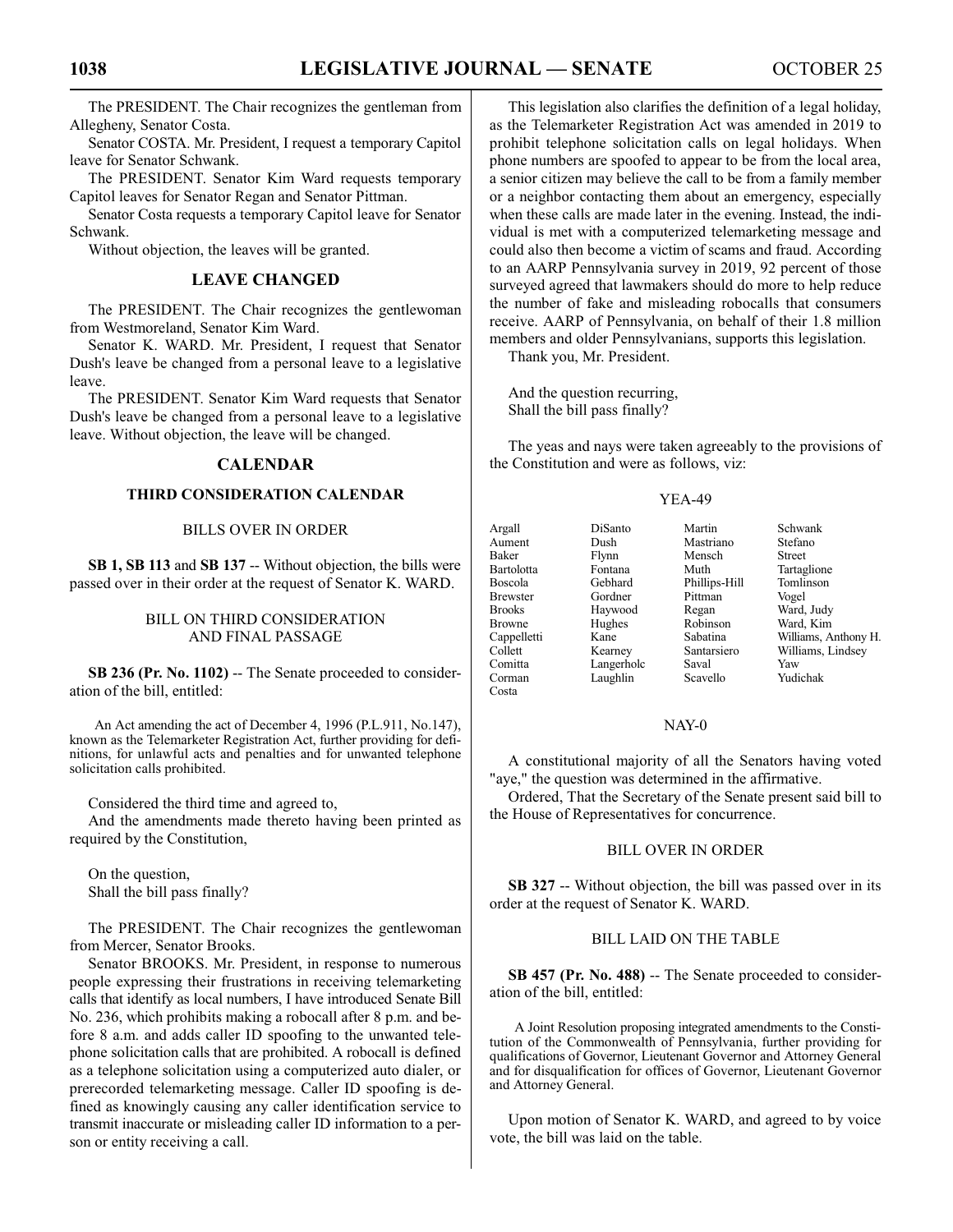#### **SB 457 TAKEN FROM THE TABLE**

Senator K. WARD. Mr. President, I move that Senate Bill No. 457, Printer's No. 488, be taken from the table and placed on the Calendar.

The motion was agreed to by voice vote.

The PRESIDENT. The bill will be placed on the Calendar.

#### BILLS OVER IN ORDER

**SB 696, SB 703** and **SB 704** -- Without objection, the bills were passed over in their order at the request of Senator K. WARD.

#### BILL AMENDED

**SB 731 (Pr. No. 843)** -- The Senate proceeded to consideration of the bill, entitled:

An Act amending the act of October 16, 1996 (P.L.712, No.127), known as the Charitable Gift Annuity Exemption Act, further providing for definitions.

On the question,

Will the Senate agree to the bill on third consideration?

Senator MENSCH offered the following amendment No. A2577:

Amend Bill, page 1, line 4, by inserting after "definitions": and for exemption from regulation

Amend Bill, page 1, lines 17 and 18, by striking out "a commercial annuity company" and inserting:

 an insurance company licensed, authorized or otherwise approved by the Insurance Department

Amend Bill, page 3, by inserting between lines 1 and 2:

Section 2. Section 3 of the act is amended to read:

Section 3. Exemption from regulation.

The laws of this Commonwealth regulating insurance, including, but not limited to, the act of May 17, 1921 (P.L.682, No.284), known as The Insurance Company Law of 1921, and the act of May 17, 1921 (P.L.789, No.285), known as The Insurance Department Act of 1921, shall not apply to the issuance by a qualified charity of a qualified charitable gift annuity. This section shall not apply to de-risking annuity contracts.

Amend Bill, page 3, line 2, by striking out "2" and inserting: 3

On the question, Will the Senate agree to the amendment?

The PRESIDENT. The Chair recognizes the gentleman from Montgomery, Senator Mensch.

Senator MENSCH. Mr. President, I rise to offer a technical amendment at the request of the Pennsylvania Insurance Department, and I ask my colleagues for an affirmative vote.

And the question recurring,

Will the Senate agree to the amendment?

It was agreed to.

Without objection, the bill, as amended, was passed over in its order at the request of Senator K. WARD.

#### BILLS OVER IN ORDER

**SB 775, SB 827, SB 846, SB 849** and **SB 862** -- Without objection, the bills were passed over in their order at the request of Senator K. WARD.

#### **LEGISLATIVE LEAVE**

The PRESIDENT. The Chair recognizes the gentlewoman from Westmoreland, Senator Kim Ward.

Senator K. WARD. Mr. President, I request a temporary Capitol leave for Senator Corman.

The PRESIDENT. Senator Kim Ward requests a temporary Capitol leave for Senator Corman. Without objection, the leave will be granted.

#### **CONSIDERATION OF CALENDAR RESUMED**

#### **THIRD CONSIDERATION CALENDAR RESUMED**

#### BILLS ON THIRD CONSIDERATION AND FINAL PASSAGE

**SB 865 (Pr. No. 1056)** -- The Senate proceeded to consideration of the bill, entitled:

An Act designating a bridge, identified as Bridge Key 36020, on that portion on Pennsylvania Route 66, known as Main Street, over the Norfolk Southern Railway, City of Greensburg, Westmoreland County, as the Sergeant Richard Ivory Cullen Memorial Bridge.

Considered the third time and agreed to,

On the question, Shall the bill pass finally?

The PRESIDENT. The Chair recognizes the gentleman from Cambria, Senator Langerholc.

Senator LANGERHOLC. Mr. President, I rise to ask for support for Senate Bill No. 865. I would like to thank our Majority Leader, Senator Kim Ward. She and I introduced Senate Bill No. 865 to designate the Sergeant Richard Ivory Cullen Memorial Bridge in the city of Greensburg, Westmoreland County. Sergeant Cullen was drafted in the United States Army and served during the Vietnam War. Sergeant Cullen was killed in action on May 23, 1968, while dutifully serving his country in South Vietnam. He was awarded the Purple Heart. Please join us in supporting Senate Bill No. 865 that reflects the life and service of Sergeant Cullen.

Thank you, Mr. President.

And the question recurring, Shall the bill pass finally?

The yeas and nays were taken agreeably to the provisions of the Constitution and were as follows, viz:

#### YEA-49

| Argall     | DiSanto | Martin    | Schwank       |
|------------|---------|-----------|---------------|
| Aument     | Dush    | Mastriano | Stefano       |
| Baker      | Flynn   | Mensch    | <b>Street</b> |
| Bartolotta | Fontana | Muth      | Tartaglion    |

Tartaglione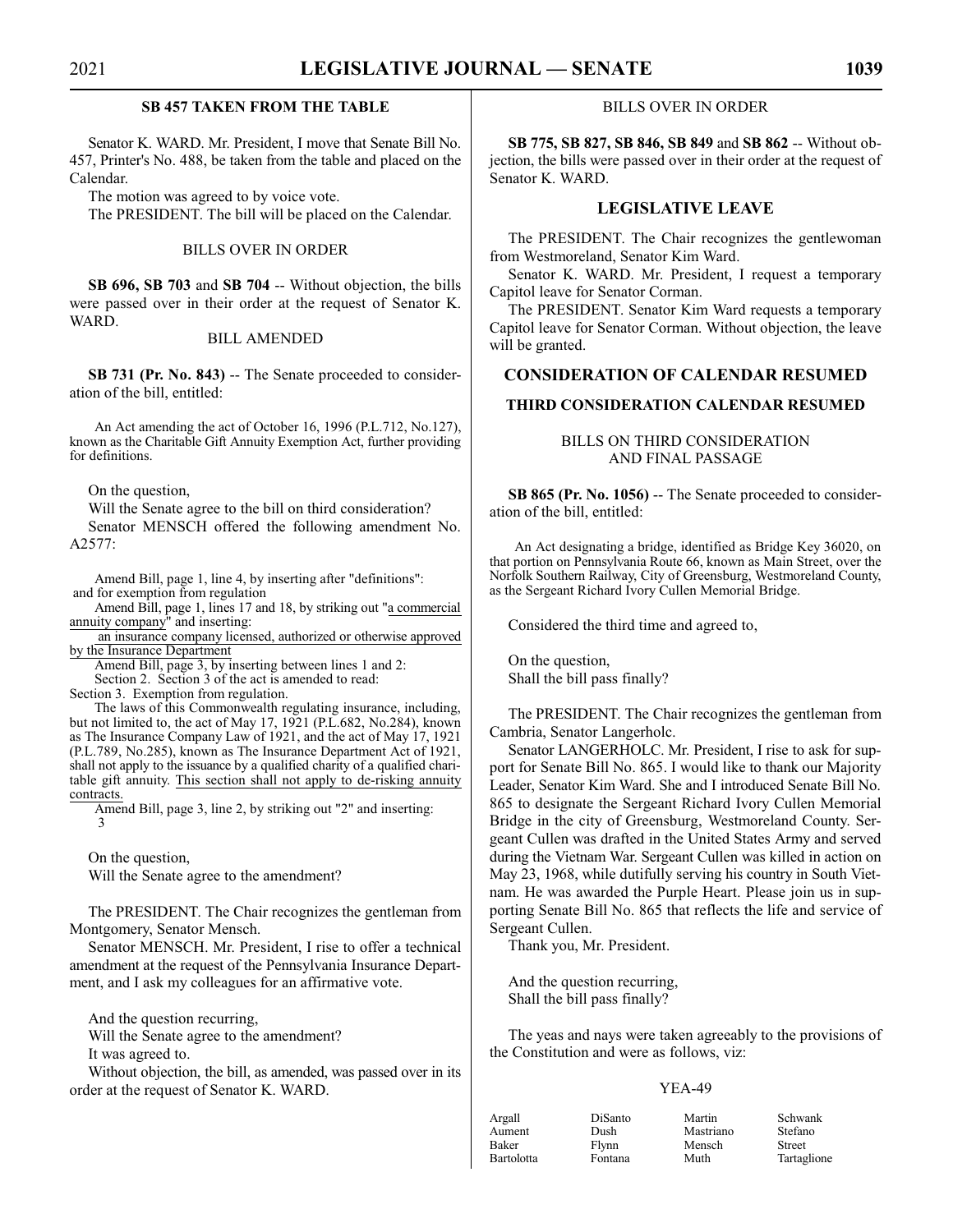| 150SCO14        |
|-----------------|
| <b>Brewster</b> |
| <b>Brooks</b>   |
| <b>Browne</b>   |
| Cappelletti     |
| Collett         |
| Comitta         |
| Corman          |
| Costa           |

Gordner Pittman<br>Havwood Regan

Gebhard Phillips-Hill Tomlinson<br>Gordner Pittman Vogel Ward, Judy Hughes Robinson Ward, Kim<br>
Kane Sabatina Williams, A Sabatina Williams, Anthony H.<br>Santarsiero Williams, Lindsey Kearney Santarsiero Williams, Lindsey<br>Langerhole Saval Yaw Langerholc Saval Yaw Laughlin Scavello Yudichak

#### NAY-0

A constitutional majority of all the Senators having voted "aye," the question was determined in the affirmative.

Ordered, That the Secretary of the Senate present said bill to the House of Representatives for concurrence.

**HB 1452 (Pr. No. 1573)** -- The Senate proceeded to consideration of the bill, entitled:

An Act amending Titles 44 (Law and Justice) and 45 (Legal Notices) of the Pennsylvania Consolidated Statutes, providing for flexibility in emergency publication of the Pennsylvania Bulletin: in Uniform Electronic Legal Material Act, further providing for definitions; and, in codification and publication of documents, further providing for preliminary publication in Pennsylvania Bulletin.

Considered the third time and agreed to,

On the question, Shall the bill pass finally?

The yeas and nays were taken agreeably to the provisions of the Constitution and were as follows, viz:

#### YEA-43

| Argall<br>Aument | DiSanto<br>Dush | Martin<br>Mastriano | Schwank<br>Stefano |
|------------------|-----------------|---------------------|--------------------|
| Baker            | Flynn           | Mensch              | <b>Street</b>      |
| Bartolotta       | Fontana         | Phillips-Hill       | Tartaglione        |
| <b>Boscola</b>   | Gebhard         | Pittman             | Tomlinson          |
| <b>Brewster</b>  | Gordner         | Regan               | Vogel              |
| <b>Brooks</b>    | Haywood         | Robinson            | Ward, Judy         |
| <b>Browne</b>    | Kane            | Sabatina            | Ward, Kim          |
| Collett          | Kearney         | Santarsiero         | Yaw                |
| Comitta          | Langerholc      | Saval               | Yudichak           |
| Corman           | Laughlin        | Scavello            |                    |

#### NAY-6

| Cappelletti | Hughes | Williams, Anthony H. |
|-------------|--------|----------------------|
| Costa       | Muth   | Williams, Lindsey    |

A constitutional majority of all the Senators having voted "aye," the question was determined in the affirmative.

Ordered, That the Secretary of the Senate return said bill to the House of Representatives with information that the Senate has passed the same without amendments.

#### **LEGISLATIVE LEAVE CANCELLED**

The PRESIDENT. Senator Schwank has returned, and her temporary Capitol leave is canceled.

#### **CONSIDERATION OF CALENDAR RESUMED**

#### **SECOND CONSIDERATION CALENDAR**

#### BILL LAID ON THE TABLE

**SB 225 (Pr. No. 948)** -- The Senate proceeded to consideration of the bill, entitled:

An Act amending the act of May 17, 1921 (P.L.682, No.284), known as The Insurance Company Law of 1921, in quality healthcare accountability and protection, further providing for definitions and for responsibilities of managed care plans, providing for preauthorization review standards and for preauthorization costs, further providing for continuity of care, providing for step therapy, further providing for required disclosure and for operational standards and providing for initial review of preauthorization requests and adverse determinations, for preauthorization denial grievances and for access requirements in service areas; and making an editorial change.

Upon motion of Senator K. WARD, and agreed to by voice vote, the bill was laid on the table.

#### **SB 225 TAKEN FROM THE TABLE**

Senator K. WARD. Mr. President, I move that Senate Bill No. 225, Printer's No. 948, be taken from the table and placed on the Calendar.

The motion was agreed to by voice vote.

The PRESIDENT. The bill will be placed on the Calendar.

#### BILLS OVER IN ORDER

**SB 275**, **SB 284** and **SB 320** -- Without objection, the bills were passed over in their order at the request of Senator K. WARD.

#### BILL ON SECOND CONSIDERATION AND REREFERRED

**HB 430 (Pr. No. 2274)** -- The Senate proceeded to consideration of the bill, entitled:

An Act amending the act of May 25, 1945 (P.L.1050, No.394), known as the Local Tax Collection Law, further providing for effect of failure to receive tax notice.

Considered the second time and agreed to,

Ordered, To be printed on the Calendar for third consideration.

Upon motion of Senator K. WARD, and agreed to by voice vote, the bill just considered was rereferred to the Committee on Appropriations.

#### BILLS OVER IN ORDER

**SB 448, SB 507, SB 519** and **SB 525** -- Without objection, the bills were passed over in their order at the request of Senator K. WARD.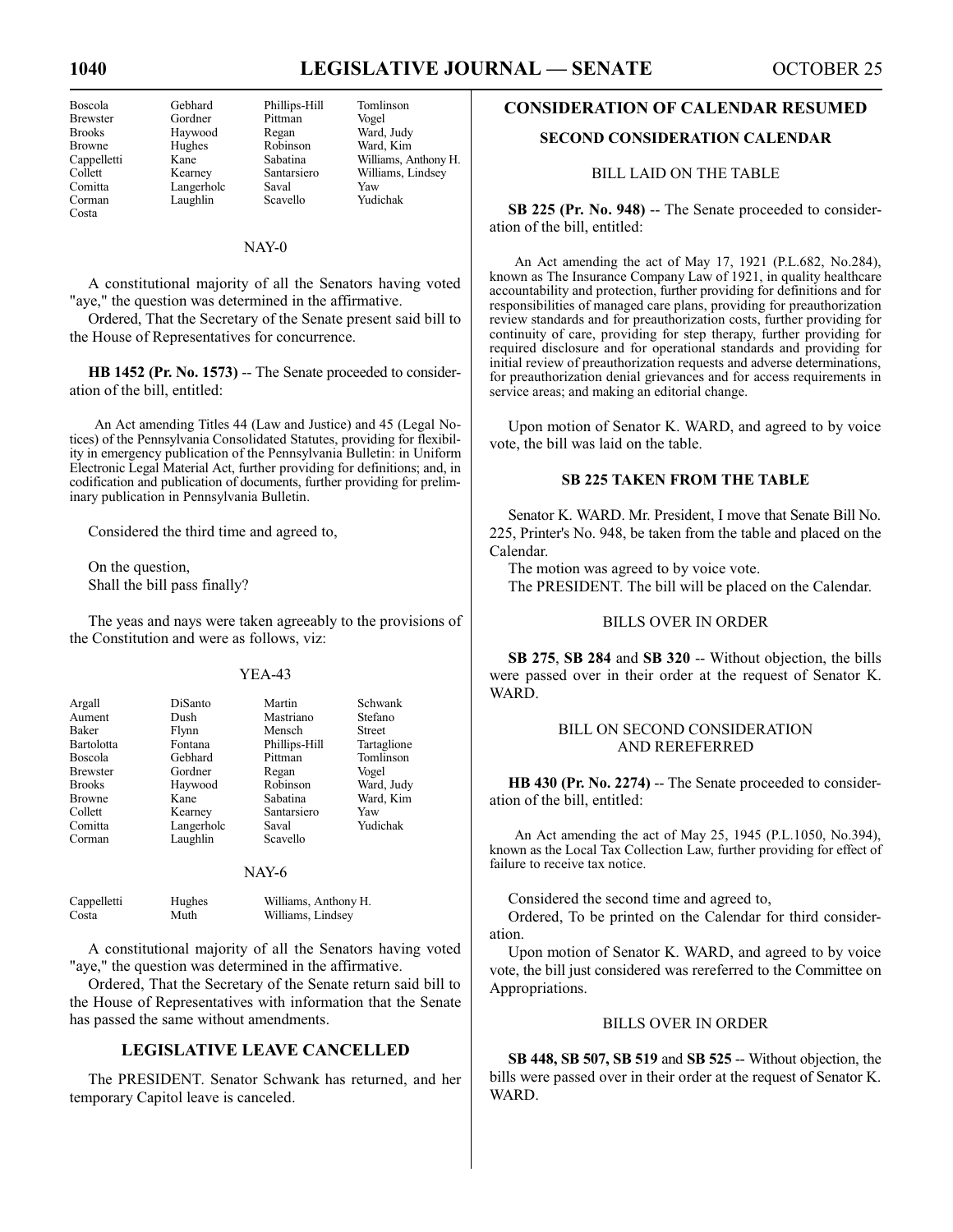#### BILL LAID ON THE TABLE

**SB 562 (Pr. No. 594)** -- The Senate proceeded to consideration of the bill, entitled:

An Act amending the act of March 4, 1971 (P.L.6, No.2), known as the Tax Reform Code of 1971, providing for airport land development zones.

Upon motion of Senator K. WARD, and agreed to by voice vote, the bill was laid on the table.

#### **SB 562 TAKEN FROM THE TABLE**

Senator K. WARD. Mr. President, I move that Senate Bill No. 562, Printer's No. 594, be taken from the table and placed on the Calendar.

The motion was agreed to by voice vote.

The PRESIDENT. The bill will be placed on the Calendar.

#### BILLS OVER IN ORDER

**SB 565, SB 573** and **SB 597** -- Without objection, the bills were passed over in their order at the request of Senator K. WARD.

#### BILL LAID ON THE TABLE

**SB 617 (Pr. No. 694)** -- The Senate proceeded to consideration of the bill, entitled:

An Act providing for family and medical leave for eligible employees.

Upon motion of Senator K. WARD, and agreed to by voice vote, the bill was laid on the table.

#### **SB 617 TAKEN FROM THE TABLE**

Senator K. WARD. Mr. President, I move that Senate Bill No. 617, Printer's No. 694, be taken from the table and placed on the Calendar.

The motion was agreed to by voice vote.

The PRESIDENT. The bill will be placed on the Calendar.

#### BILL OVER IN ORDER

**SB 667** -- Without objection, the bill was passed over in its order at the request of Senator K. WARD.

BILLS OVER IN ORDER AND LAID ON THE TABLE

**SB 689 (Pr. No. 762)** -- The Senate proceeded to consideration of the bill, entitled:

An Act amending the act of December 5, 1936 (2nd Sp.Sess., 1937 P.L.2897, No.1), known as the Unemployment Compensation Law, in compensation, further providing for qualifications required to secure compensation.

Without objection, the bill was passed over in its order at the request of Senator K. WARD.

Pursuant to Senate Rule 9, the bill was laid on the table.

**SB 717 (Pr. No. 817)** -- The Senate proceeded to consideration of the bill, entitled:

An Act amending the act of July 13, 1988 (P.L.530, No.94), known as the Environmental Hearing Board Act, further providing for definitions and for jurisdiction.

Without objection, the bill was passed over in its order at the request of Senator K. WARD.

Pursuant to Senate Rule 9, the bill was laid on the table.

**SB 718 (Pr. No. 818)** -- The Senate proceeded to consideration of the bill, entitled:

An Act amending the act of July 13, 1988 (P.L.530, No.94), known as the Environmental Hearing Board Act, further providing for Environmental Hearing Board.

Without objection, the bill was passed over in its order at the request of Senator K. WARD.

Pursuant to Senate Rule 9, the bill was laid on the table.

#### BILLS OVER IN ORDER

**SB 737** and **SB 745** -- Without objection, the bills were passed over in their order at the request of Senator K. WARD.

#### BILL ON SECOND CONSIDERATION AND REREFERRED

**SB 755 (Pr. No. 943)** -- The Senate proceeded to consideration of the bill, entitled:

An Act amending the act of July 31, 1968 (P.L.805, No.247), known as the Pennsylvania Municipalities Planning Code, in general provisions, providing for certain transmittals and submissions to governmental bodies.

Considered the second time and agreed to,

Ordered, To be printed on the Calendar for third consideration.

Upon motion of Senator K. WARD, and agreed to by voice vote, the bill just considered was rereferred to the Committee on Appropriations.

BILL ON SECOND CONSIDERATION

**SB 814 (Pr. No. 993)** -- The Senate proceeded to consideration of the bill, entitled:

An Act amending Title 18 (Crimes and Offenses) of the Pennsylvania Consolidated Statutes, in obstructing governmental operations, providing for the offense of evading arrest or detention on foot and for the offense of harming a police animal while evading arrest or detention.

Considered the second time and agreed to,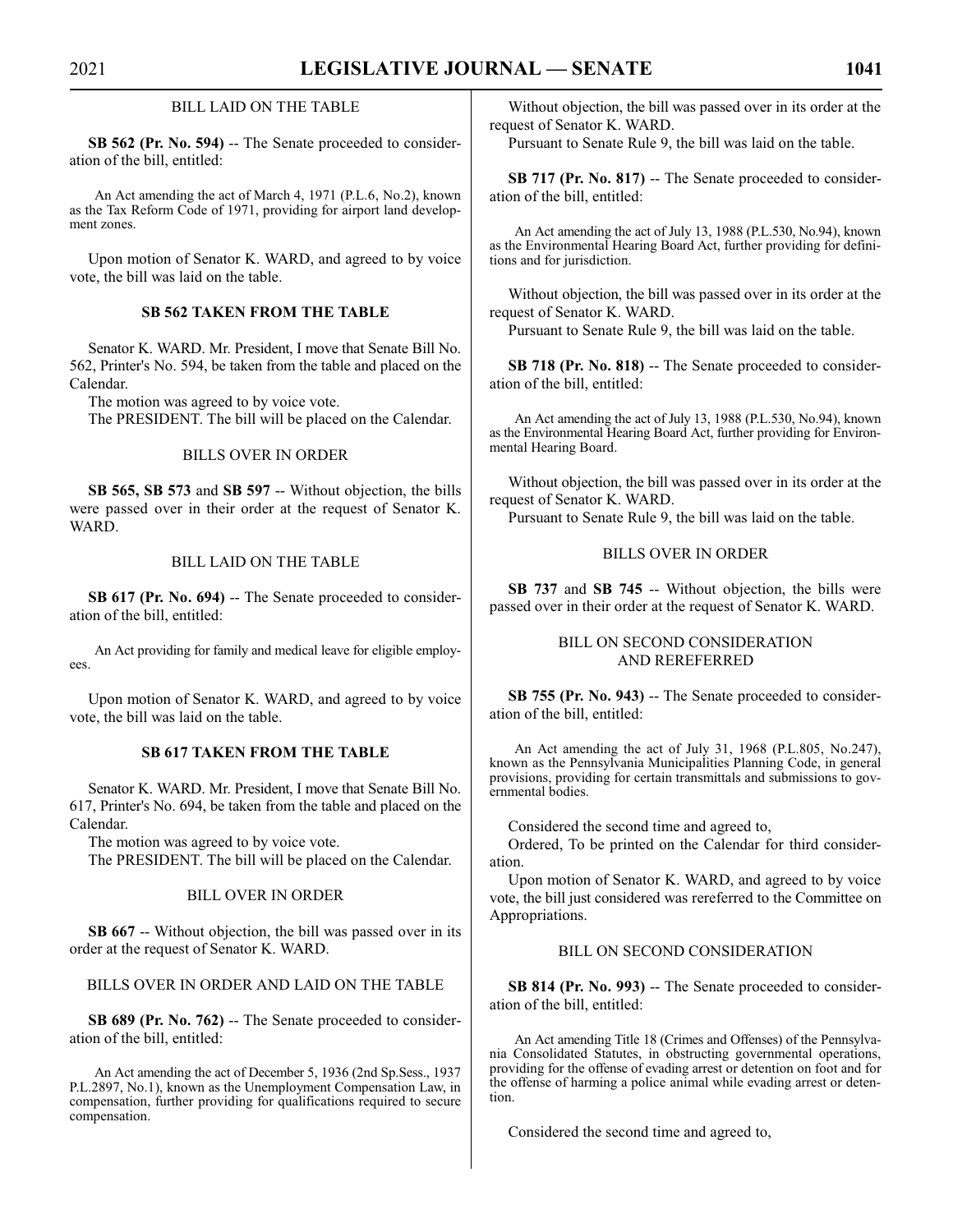Ordered, To be printed on the Calendar for third consideration.

#### BILLS OVER IN ORDER

**SB 815, SB 832, SB 904, SB 905, SB 913, HB 951, HB 1122, HB 1332** and **HB 1500** -- Without objection, the bills were passed over in their order at the request of Senator K. WARD.

#### **MOTION PURSUANT TO SENATE RULE 12**

The PRESIDENT. The Chair recognizes the gentlewoman from Westmoreland, Senator Kim Ward.

Senator K. WARD. Mr. President, as a special order of business, I call up Senate Supplemental Calendar No. 1 and move the Senate proceed to consider Senate Bill No. 731, notwithstanding the provisions of Senate Rule 12(m)(2).

On the question,

Will the Senate agree to the motion?

A voice vote having been taken, the question was determined in the affirmative.

#### **SPECIAL ORDER OF BUSINESS SUPPLEMENTAL CALENDAR No. 1**

#### BILL ON THIRD CONSIDERATION AND FINAL PASSAGE

**SB 731 (Pr. No. 1169)** -- The Senate proceeded to consideration of the bill, entitled:

An Act amending the act of October 16, 1996 (P.L.712, No.127), known as the Charitable Gift Annuity Exemption Act, further providing for definitions and for exemption from regulation.

Considered the third time and agreed to,

And the amendments made thereto having been printed as required by the Constitution,

On the question, Shall the bill pass finally?

The PRESIDENT. The Chair recognizes the gentleman from Montgomery, Senator Mensch.

Senator MENSCH. Mr. President, charitable gift annuities provide donors the opportunity to support a charitable organization while receiving fixed annuity payments. Senate Bill No. 731 provides protections for annuitants who are donors to a charity that provides for charitable gift annuities. It is very difficult for smaller charitable organizations to utilize charitable gift annuities under the current law because the amount of unrestricted cash or publicly traded securities needed to cover the minimum is often outside of their operating budget. Under the current law, a smaller foundation or charity must commit a significant amount of foundation resources to secure the annuity and, unfortunately, cannot then commit those resources to their mission. Senate Bill No. 731 amends the Charitable Gift Annuity Exemption Act to allow charities to transfer their risk to a commercial insurance company, which will match all future payments of the charity arising from a charitable gift annuity contract obligation. I ask my colleagues for an affirmative vote.

Thank you, Mr. President.

And the question recurring, Shall the bill pass finally?

The yeas and nays were taken agreeably to the provisions of the Constitution and were as follows, viz:

#### YEA-47

|            |                  | Stefano              |
|------------|------------------|----------------------|
|            |                  |                      |
|            |                  | Street               |
| Dush       | Mastriano        | Tartaglione          |
| Flynn      | Mensch           | Tomlinson            |
| Fontana    | Phillips-Hill    | Vogel                |
| Gebhard    | Pittman          | Ward, Judy           |
| Gordner    | Regan            | Ward, Kim            |
| Haywood    | Robinson         | Williams, Anthony H. |
| Hughes     | Sabatina         | Williams, Lindsey    |
| Kane       | Santarsiero      | Yaw                  |
| Kearney    | Scavello         | Yudichak             |
| Langerholc | Schwank          |                      |
|            | Costa<br>DiSanto | Laughlin<br>Martin   |

NAY-2

Muth Saval

A constitutional majority of all the Senators having voted "aye," the question was determined in the affirmative.

Ordered, That the Secretary of the Senate present said bill to the House of Representatives for concurrence.

#### **HB 416 TAKEN FROM THE TABLE**

Senator K. WARD. Mr. President, I move that House Bill No. 416, Printer's No. 1494, be taken from the table and placed on the Calendar.

The motion was agreed to by voice vote.

The PRESIDENT. The bill will be placed on the Calendar.

#### **UNFINISHED BUSINESS BILL REPORTED FROM COMMITTEE**

Senator BROWNE, on behalf of Senator HUTCHINSON, from the Committee on Finance, reported the following bill:

#### **SB 349 (Pr. No. 352)**

An Act amending the act of March 4, 1971 (P.L.6, No.2), known as the Tax Reform Code of 1971, in personal income tax, further providing for classes of income.

#### **BILL ON FIRST CONSIDERATION**

Senator SAVAL. Mr. President, I move that the Senate do now proceed to consideration of the bill reported from committee for the first time at today's Session.

The motion was agreed to by voice vote. The bill was as follows:

**SB 349**.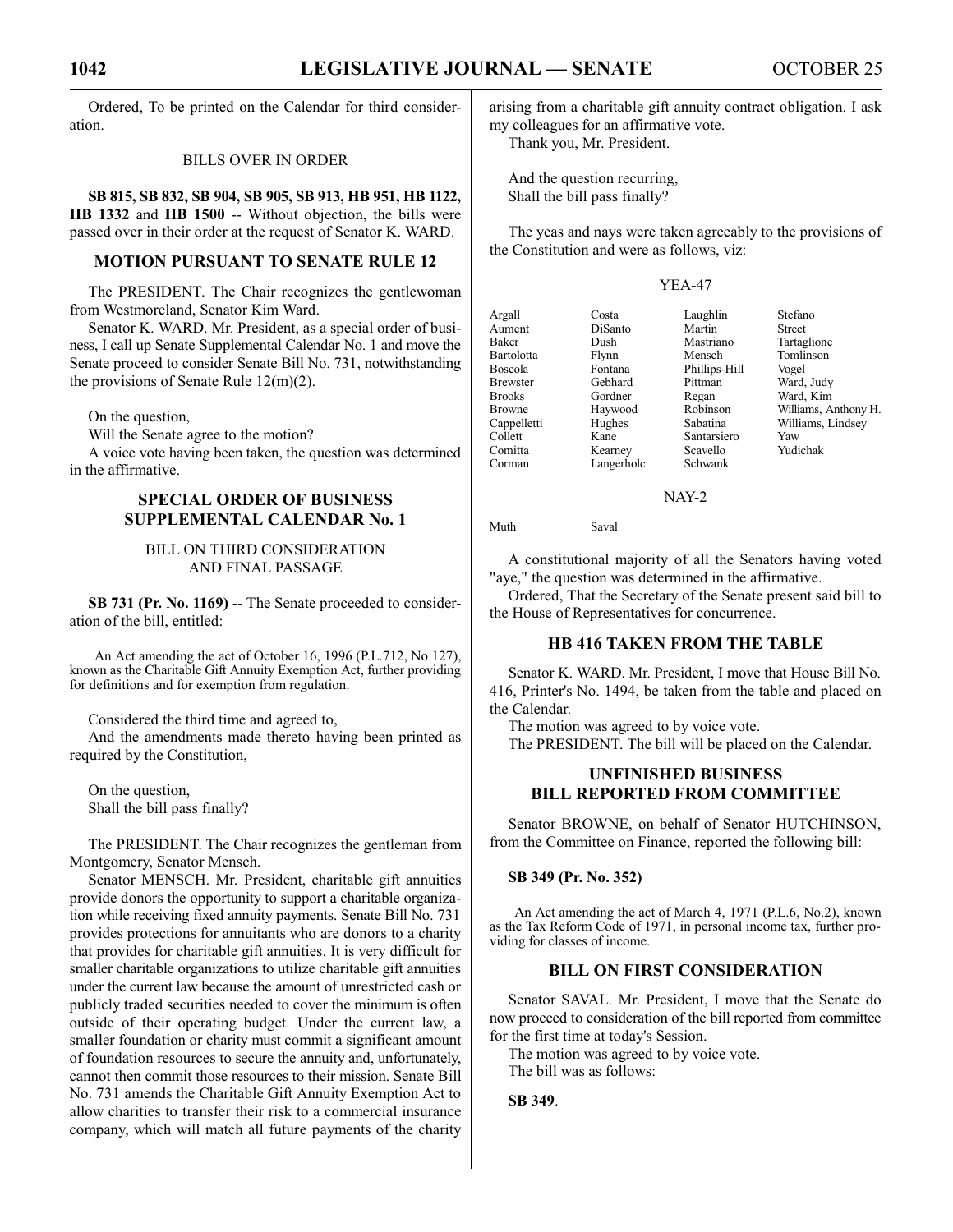And said bill having been considered for the first time, Ordered, To be printed on the Calendar for second consideration.

#### **ANNOUNCEMENTS BY THE SECRETARY**

The following announcements were read by the Secretary of the Senate:

#### SENATE OF PENNSYLVANIA

#### COMMITTEE MEETINGS

#### TUESDAY, OCTOBER 26, 2021

| 11:00 A.M.    | APPROPRIATIONS and EDUCATION<br>(joint public hearing on the Pennsylvania<br>State System of Higher Education update<br>regarding the latest report pursuant to Act<br>50 of 2020)                                                                                                                   | Hrg. Rm 1<br>North Off.<br>(LIVE<br><b>STREAMED)</b>                                                |
|---------------|------------------------------------------------------------------------------------------------------------------------------------------------------------------------------------------------------------------------------------------------------------------------------------------------------|-----------------------------------------------------------------------------------------------------|
| 11:30 A.M.    | JUDICIARY (public hearing on the<br>confirmations of Andrew Bender, Esq., for<br>appointment as Judge, Court of Common<br>Pleas, Juniata and Perry Counties; Sabrina<br>Korbel, Esq., for Judge, Court of Common<br>Pleas, Allegheny County; and a voting<br>meeting to consider House Bill No. 930) | Room 8E-B<br>East Wing<br>(LIVE<br><b>STREAMED)</b>                                                 |
| Off the Floor | APPROPRIATIONS (to consider Senate<br>Bills No. 347, 349, 705 and 915; and<br>House Bills No. 416, 425 and 1082)                                                                                                                                                                                     | Senate<br>Chamber<br>(LIVE<br>STREAMED)                                                             |
|               | WEDNESDAY, OCTOBER 27, 2021                                                                                                                                                                                                                                                                          |                                                                                                     |
| 10:00 A.M.    | <b>COMMUNICATIONS AND</b><br>TECHNOLOGY (to consider Senate Bill<br>No. 482)                                                                                                                                                                                                                         | Room 8E-A<br>East Wing<br>(LIVE<br>STREAMED)                                                        |
| 10:30 A.M.    | <b>BANKING AND INSURANCE (to</b><br>consider Senate Bill No. 676; Senate<br>Resolution No. 195; and House Bill No.<br>1588)                                                                                                                                                                          | Room 8E-B<br>East Wing<br>(LIVE<br>STREAMED)                                                        |
| 11:00 A.M.    | HEALTH AND HUMAN SERVICES (to<br>consider Senate Bill No. 924; and House<br>Bill No. 764)                                                                                                                                                                                                            | Room 8E-A<br>East Wing<br>(LIVE<br>STREAMED)                                                        |
| 11:30 A.M.    | COMMUNITY, ECONOMIC AND<br>RECREATIONAL DEVELOPMENT (to<br>consider Senate Bill No. 881)                                                                                                                                                                                                             | Room 8E-B<br>East Wing<br>(LIVE<br>STREAMED)                                                        |
|               | MONDAY, NOVEMBER 1, 2021                                                                                                                                                                                                                                                                             |                                                                                                     |
| $1:00$ P.M.   | <b>VETERANS AFFAIRS AND</b><br><b>EMERGENCY PREPAREDNESS</b><br>(roundtable discussion with female<br>veterans)                                                                                                                                                                                      | Natl. Counter<br>Drug Training<br>Center Clsrm.<br>Building 8-63<br>Ft. Indiantown<br>Gap, Annville |

#### **PETITIONS AND REMONSTRANCES**

The PRESIDENT. The Chair recognizes the gentlewoman from Philadelphia, Senator Tartaglione.

Senator TARTAGLIONE. Mr. President, I rise today in support of Senate Resolution No. 188, which I introduced to designate September 20 through 26, 2021, as National Rehabilitation Awareness Week in Pennsylvania.

First celebrated in 1976, National Rehabilitation Awareness Week began in Scranton, Pennsylvania, with a small campaign by Allied Services. Allied Services is a healthcare and human services provider that, for its 53-year history, has served those with disabilities and chronic illnesses. National Rehabilitation Awareness Week celebrates rehabilitation professionals, including those in physical, occupational, and speech therapies across the country. Each year, the National Rehabilitation Awareness Foundation recognizes the benefits of rehabilitation and the successes of those who have received treatment through all forms of rehabilitation during the third full week of September. The goal of the week is to educate the public on the benefits and impacts of rehabilitation, increase opportunities for nearly 50 million Americans living with a disability, and empower them to live their lives to their fullest potential. This year's theme, "The Power of Medical Rehab," highlights positive, inpatient medical rehabilitation patient outcomes. The culmination of the week features the release of the *Medical Rehab Matters* podcast.

Mr. President, I ask my colleagues to support this resolution designating September 20 through 26, 2021, as National Rehabilitation Awareness Week in Pennsylvania.

Thank you, Mr. President.

The PRESIDENT. The Chair recognizes, for the second time, the gentlewoman from Philadelphia, Senator Tartaglione.

Senator TARTAGLIONE. Mr. President, today marks 5,587 days since the Pennsylvania legislature last raised the minimum wage for our Commonwealth's lowest earners. According to the Minimum Wage Advisory Board, which produces a report every year regarding the minimum-wage and low-wage workers, the last time the minimum wage was increased, the purchasing power of that minimum wage was \$8.75 in 2020 dollars and has been steadily declining since then. The value of the 2020 minimum wage of \$7.25 is projected to fall to \$7.13 in 2021 and \$7.01 in 2022 after adjusting for estimated inflation. Mr. President, that means not only are we failing to provide a raise for our lowest earners, but we are also forcing them to have less purchasing power year after year.

Last year, there was an estimated 74,400 Pennsylvania workers earning minimum wage or less and 693,000 Pennsylvanians earning between \$7.25 and \$12, which is what the minimum wage would be raised to under my legislation, Senate Bill No. 12. Mr. President, that means that more than 767,000 Pennsylvanians would see a growth in their income if our legislature would come together and put the lowest earners of Pennsylvania first. We need to come together and pass Senate Bill No. 12.

Thank you, Mr. President.

The PRESIDENT. The Chair recognizes the gentleman from Allegheny, Senator Fontana.

Senator FONTANA. Mr. President, Wednesday marks the third anniversary of the Tree of Life Synagogue attacks in Pittsburgh. That is the site where 11 people were killed in America's deadliest anti-Semitic attack. Wednesday also marks 3 years of inaction by the Pennsylvania legislature on meaningful gun reform.

Just last week, Nikolas Cruz pled guilty to 17 counts of firstdegree murder for the 2018 shooting massacre at a high school in Parkland, Florida. It was after these events that I initially introduced what is now Senate Bill No. 134, my Extreme Risk Pro-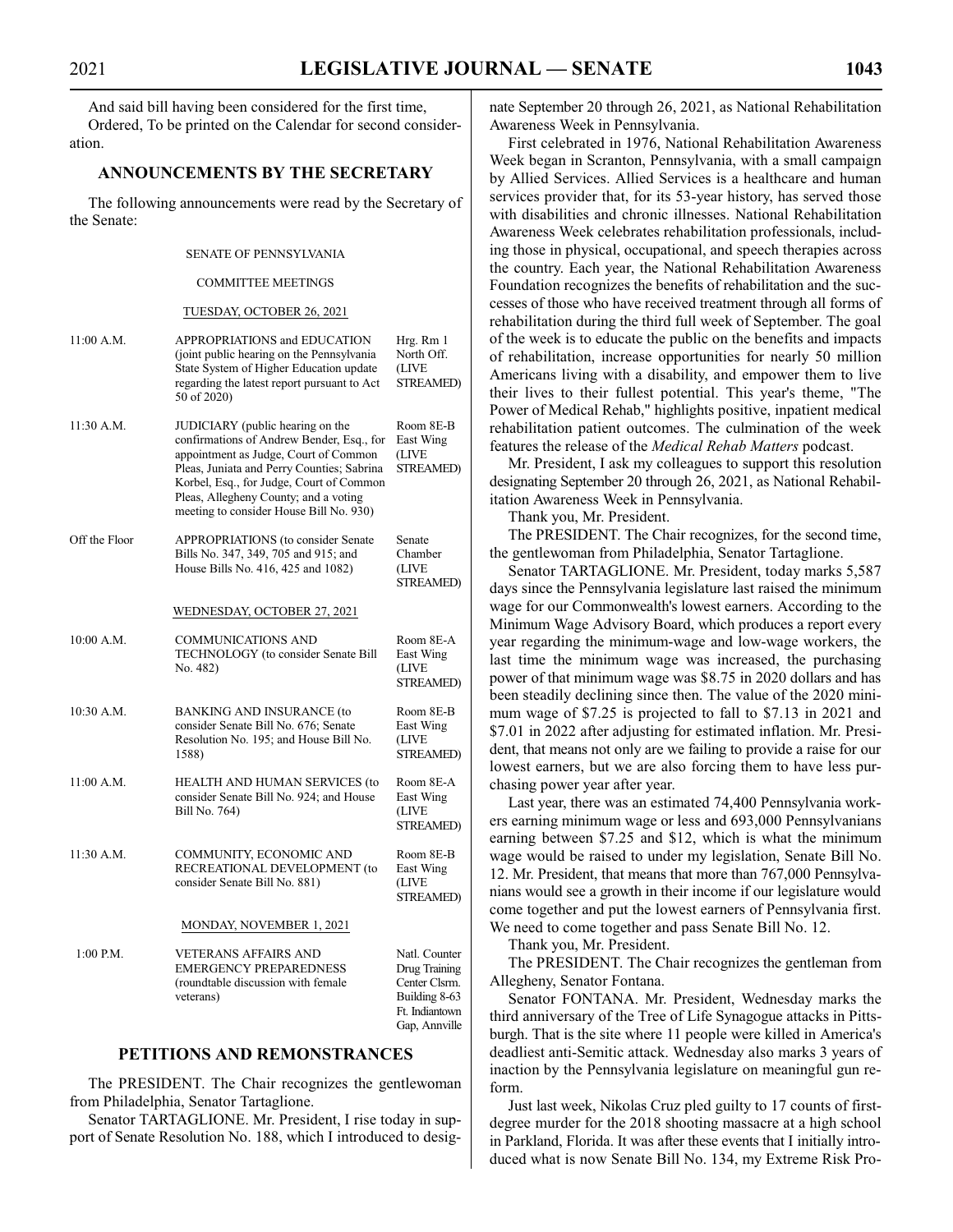tection Order legislation, also known as red flag laws. This measure would empower families and police officers to petition a court to temporarily remove firearms from someone who is a threat to themselves or others. Two weeks prior to the 2019 mass shootings in El Paso, Texas, and Dayton, Ohio, a nonpartisan national survey found over three-fourths of the respondents said they are supportive of such measures when they involve familyinitiated Extreme Risk Protection Orders. Similarly, 70 percent of survey takers said they were also in favor of those orders when they are police initiated. The support crosses ideological lines as well, with 70 percent of Republicans and 67 percent of gun owners stating that they are in favor of red flag laws. I can tell you that discussions I have had with sportsmen and gun enthusiasts also do not want to see firearms in the wrong hands. All they ask is that such a system be fair.

Senate Bill No. 134 would get guns away from dangerous people without violating Second Amendment rights. I am saddened that 3 years after the attack on our friends and neighbors in Pittsburgh, I am still standing here pleading that the legislature enact an Extreme Risk Protection Order law. This is about getting guns out of the hands of people who are clearly dangerous to themselves and others. This is about potentially preventing another mass shooting in Pennsylvania. This is about honoring the lives of the victims of the Squirrel Hill shooting and the many other victims of senseless shootings. Mr. President, it is time the Pennsylvania General Assembly does their part to prevent another senseless tragedy from ever happening again.

Thank you, Mr. President.

The PRESIDENT. The Chair recognizes the gentlewoman from Montgomery, Senator Cappelletti.

Senator CAPPELLETTI. Mr. President, on the last day of 2020, a 22-year-old named Hans walked into a firearm store in Philadelphia suburbs and legally purchased his first firearm. Two hours later, Hans was dead by suicide. His family had no idea that he was suicidal. Hans was deeply committed to his community. He served on student government association and led ultimate frisbee at his college. His passion for environmental justice took him to study sustainable practices and regenerative farming. He loved nothing more than slinging his portable hammock between two trees to enjoy the sounds of a forest. If Hans would have had to wait 72 hours before obtaining the firearm that he purchased, he might still be alive today.

Pennsylvania, along with the rest of America, is facing a firearm violence epidemic. In an average year, 1,574 people die by firearms in Pennsylvania. Of those, nearly 63 percent die by suicide, 33 percent die by homicide, and about 4 percent are killed in accidents. Using a firearm remains the most lethal method of attempting suicide in Pennsylvania. Eighty-five percent of self injury by firearm is fatal. While the best long-term solution to ending this firearm violence is by eliminating barriers to mental health treatment and breaking the stigma of needing help, the legislature can and should do more to decrease instances of firearm violence in Pennsylvania. However, like many important issues, this Chamber has historically done nothing to pass proven solutions. Data has proven time and again that certain laws can actually reduce this kind of violence. For one, safe storage laws--like the ones proposed in Senate Bill No. 581 and Senate Bill No. 582, sponsored by myself and Senator Santarsiero--can save children's lives and protect them from firearm-related trauma.

A 2018 study found that 4.6 million minors in the United States live in homes with at least one loaded weapon unlocked. In fact, most children know where their parents keep their firearms even if their parents think otherwise. From 2005 to 2014, roughly 20,000 American minors were killed or seriously injured in accidental shootings. The majority of those killed in these tragic accidents were age 12 or younger. When thinking back to Hans' tragic story, a waiting period could have made the difference between life and death. In many areas of Pennsylvania, especially rural areas, people are far more likely to die from firearm suicide than from being murdered with a firearm. Of all the deaths in Pennsylvania due to firearms in 2015, two-thirds of them were suicide. Senate Bill No. 761--one that I have sponsored--if enacted, would establish a 72-hour waiting period for all firearm transfers, giving those in crisis time to think more clearly and access needed help.

This is not about taking guns away from people, it is about recognizing that not everyone is thinking clearly when they purchase their firearms. These pieces of legislation are proven ways to take action against firearm violence. However, our Chamber has deemed inaction to be the priority to the detriment of so many Pennsylvanians. I am not willing to sacrifice the lives of Pennsylvanians in any Senatorial District to justify the political games that are played about guns and firearms. It is time to pass laws that actually help Pennsylvanians rather than wasting our time here in Harrisburg throwing away taxpayer money on suing each other and perpetuating lies about the 2020 elections or anything else.

Thank you, Mr. President.

#### LEGISLATIVE LEAVE CANCELLED

The PRESIDENT. Senator Corman has returned, and his temporary Capitol leave is cancelled.

The PRESIDENT. The Chair recognizes the gentlewoman from Berks, Senator Schwank.

Senator SCHWANK. Mr. President, about a month ago, I received a text regarding a possible loss of health coverage from a trusted medical provider in my community. In fact, I am not the only one who received that text; about 24,000 Pennsylvanians received that same text. Here is the story. The medical practice that is being impacted is a gastroenterologist practice in Berks County. It is the only one in Berks County. As a matter of fact, there are, again, so many individuals in many counties ranging from Berks, Cumberland, Lancaster, Philadelphia, Delaware and beyond that will also be subject to the same issue.

What the issue is, is that negotiations between United States Digestive Health, which serves as an umbrella organization that offers services to gastroenterologists throughout Pennsylvania, has been in negotiation with Highmark health insurance. Apparently, the negotiations have recently broken down because United States Digestive Health has asked that when they add new providers to their network that they also be covered under the new contract. What does this mean to the average Pennsylvanian? Well, if you were scheduled for a colonoscopy, if you have had many other types of problems associated with the gastrointestinal tract or system, if you were receiving care from any of these providers, you will be out of network if you are covered by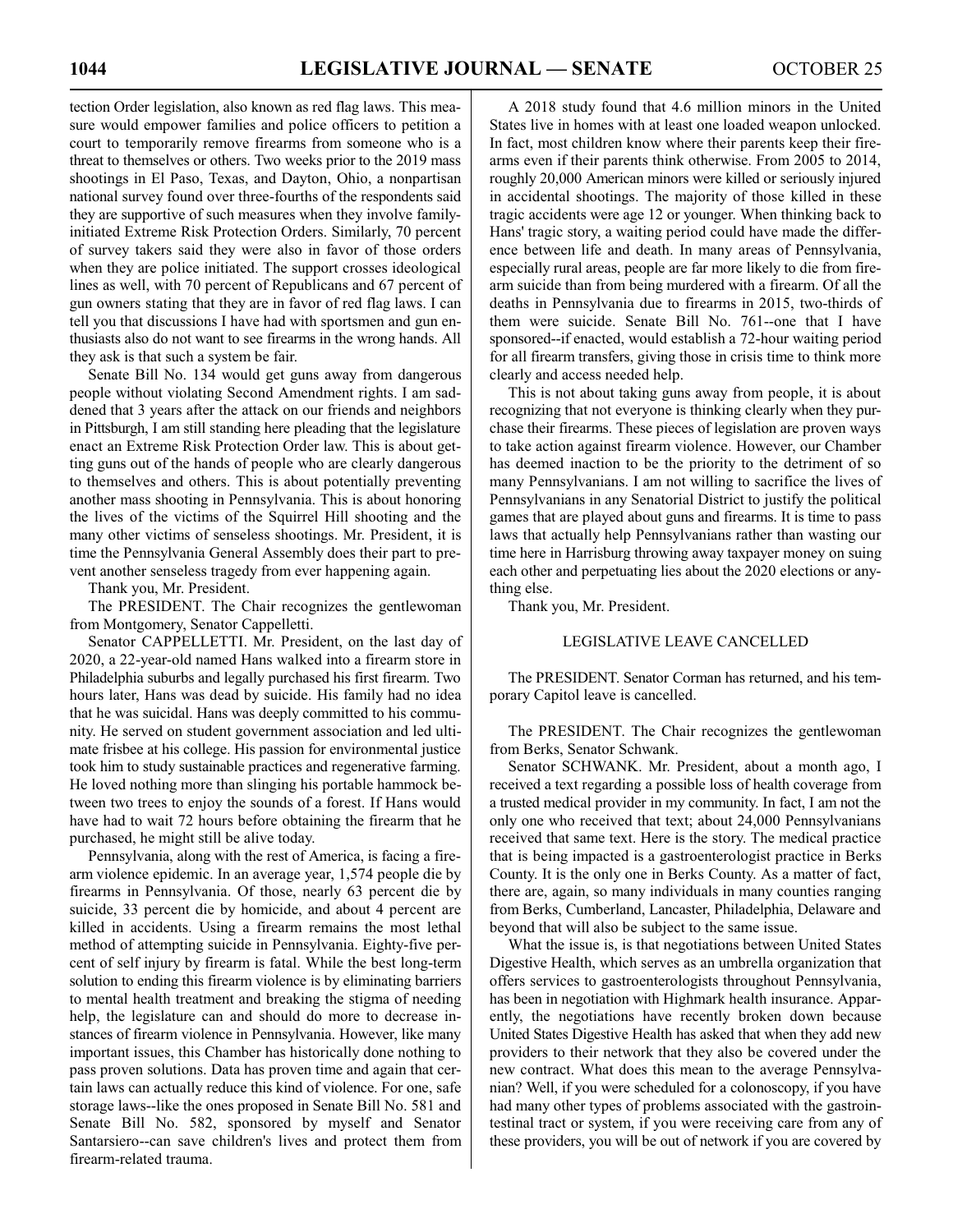Highmark, and that means higher costs for those patients. Again, it is about 24,000 patients.

This morning, when I decided to talk about this, I wanted to mention that I had yet to hear from Highmark, even though I and several of my colleagues had written a letter to them indicating our dismay with this situation. Missing these appointments is nothing to fool around with. They can be a matter of life or death, and I can tell you that in my case a dear friend of our family passed away from colon cancer at the end of September. So I know firsthand how important these services are. So where it stands right now is that as of October 31, individuals who are seeing these gastroenterologists who are covered under the United States Digestive Health network and are also insured by Highmark will be out of network. Highmark did send a letter today indicating that the negotiations seem to be at an impasse. I stand here today to urge, on behalf of 24,000 patients including myself, and probably many in this Chamber as well, that there be at least some sort of negotiation and harder work to try to come to an agreement on these important healthcare services.

Thank you, Mr. President.

The PRESIDENT. The Chair recognizes the gentleman from Philadelphia, Senator Hughes.

Senator HUGHES. Mr. President, I rise after reading and mulling through the most recent investigative report written about in *Rolling Stone* magazine that discusses the fact that members of the Republican Congressional staff, either directly or on behalf of their members, participated in the planning and implementation of a violent insurrection of our government on January 6, 2021. Specific members were referred to, Mr. President, it is written that there existed dozens of planning meetings leading up to that moment. Mr. President, and I rise to speak to the fact that when you take this information and you add onto it the reporting from the Senate Judiciary Committee that essentially reiterated the same, the level of organization and the fact that members of Congress, their senior staff, were active and engaged participants in the effort to overthrow our government- something that we all witnessed in horror on January 6. Then you add to the fact, Mr. President, that the former President's supporters and senior advisers set up a command center at the Willard hotel in Washington, D.C., on January 6, and had established meetings prior to then with hundreds of legislators all across the nation informing them that they had the power to overthrow the government. Mr. President, I would remind this body and all those paying attention of the very specific language in the United States Constitution. The 14th Amendment, Article 4, Section 3, reads as follows: *(Reading)*

No person shall be a Senator or Representative in Congress, or elector of President and Vice President, or hold any office, civil or military, under the United States, or under any State, who, having previously taken an oath, as a member of Congress, or as an officer of the United States, or as a member of any State legislature, or as an executive or judicial officer of any State, to support the Constitution of the United States, shall have engaged in insurrection or rebellion against the same, or given aid or comfort to the enemies thereof.

Mr. President, no person at the Federal level, at the State level. We flag and we show the Constitution, we bring people in front of this body, we go out in our districts talking about how we love this country, this Constitution, that we must follow the rule of law, but we need to be very specific, Mr. President, right here on this day. No person shall be allowed to serve in office if they were involved in an insurrection. This is not a left wing conversation. This is not a right wing conversation. This is what is written in the United States Constitution, the 14th Amendment, Article 4, Section 3. The language is specific. The language is very clear in that those individuals who participated should be removed from office. Unfortunately, Mr. President, we have a growing list, and it is being confirmed on almost a daily basis, of members of Congress and senior staff taking tours and involved in organizing the efforts of the violent insurrection. Unfortunately, Mr. President, one of our own Members of this body was mentioned 15 times in the Senate Judiciary report.

Mr. President, *(Reading:)*

No person shall be a Senator or Representative in Congress, or elector of President and Vice President, or hold any office, civil or military, under the United States, or under any State, who, having previously taken an oath, as a member of Congress, or as an officer of the United States, or as a member of any State legislature, or as an executive or judicial officer of any State, to support the Constitution of the United States, shall have engaged in insurrection or rebellion against the same, or given aid or comfort to the enemies thereof.

We are clear, Mr. President. Our Constitution, which we take an oath to uphold, support, and defend is clear, Mr. President. No person shall serve Federal, State, judiciary, civil, military. No person.

#### **HOUSE MESSAGE**

#### **HOUSE CONCURS IN SENATE BILL**

The Clerk of the House of Representatives returned to the Senate **SB 880**, with the information the House has passed the same without amendments.

#### **BILL INTRODUCED AND REFERRED**

The PRESIDENT laid before the Senate the following Senate Bill numbered, entitled, and referred as follows, which was read by the Clerk:

#### October 25, 2021

Senators LAUGHLIN, COSTA, HUGHES, SANTARSIERO, COLLETT, COMITTA, MENSCH, MUTH, FONTANA, BARTOLOTTA, STEFANO, L. WILLIAMS, SABATINA, ROBINSON and AUMENT presented to the Chair **SB 919**, entitled:

An Act authorizing electric distribution companies to establish local solar programs; and providing for solar renewable energy credits and for powers and duties of the Pennsylvania Public Utility Commission.

Which was committed to the Committee on CONSUMER PROTECTION AND PROFESSIONAL LICENSURE, October 25, 2021.

#### **BILL SIGNED**

The PRESIDENT (Lieutenant Governor John K. Fetterman) in the presence of the Senate signed the following bill:

#### **SB 880**.